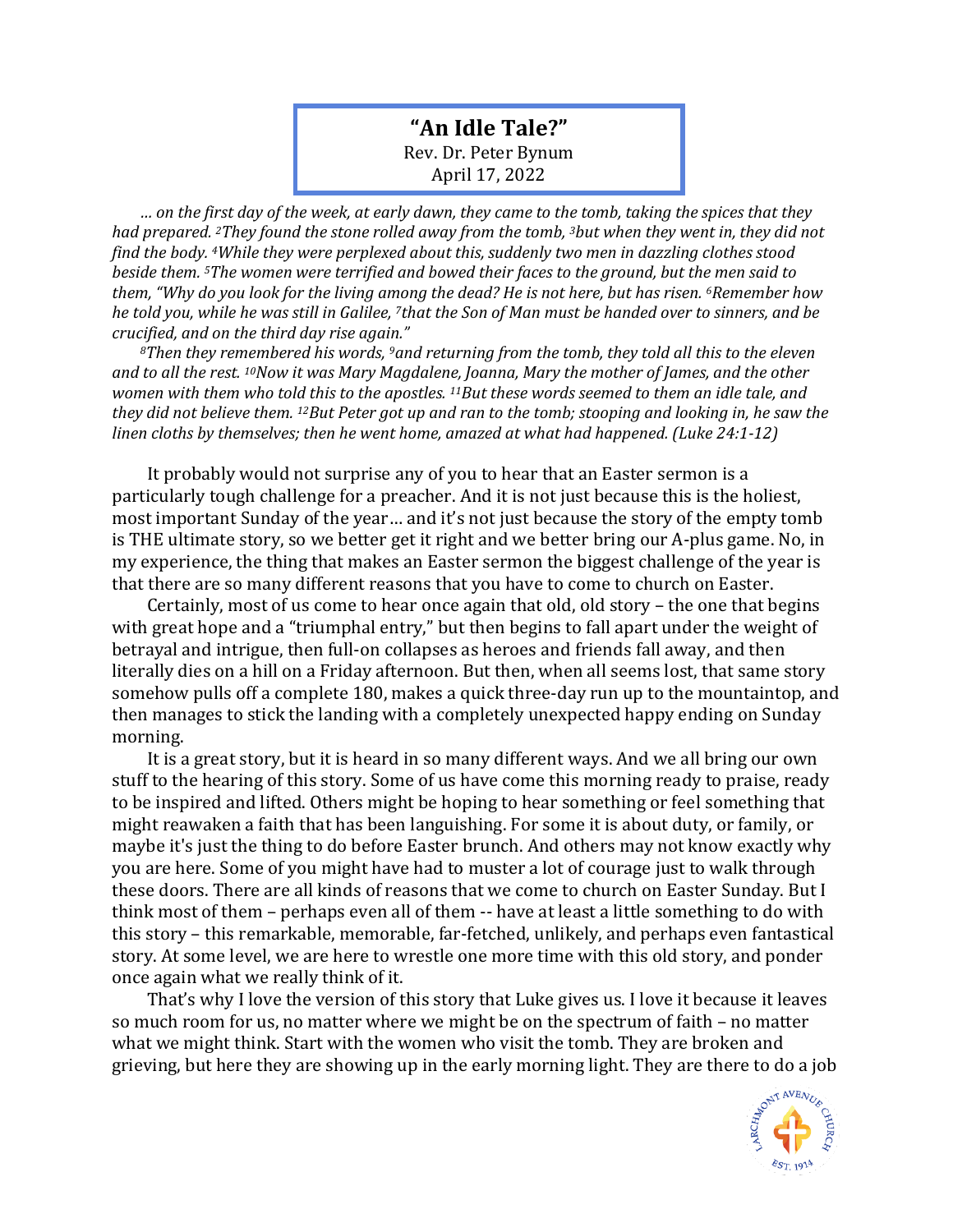– difficult, unpleasant, thankless job that the sabbath rules had made impossible on Friday afternoon. It is not hard for us to empathize with their feelings. Most of us know what it is like to lose a loved one or friend… most of us know what it is like to have high hopes crushed by a cruel world.

And then, the women are jarred into yet another strong emotion. They are shocked, confused, and perplexed by the fact that the tomb is empty. If you and I are perplexed by this strange story, imagine how the people who lived it must have felt.

And then, a new wrinkle, a mysterious proclamation that they then had to decide to believe or not to believe. Two men in dazzling white say "He is not here… he has risen." On this Easter morning in 2022, do you believe that or not? Is it credible to you that a human being died on a cross on Friday, but somehow rose again by Sunday? What does common sense tell you? What does your heart tell you? What do faith and hope tell you? Again, it is not hard for us to relate to the emotional pinball machine these early disciples were in.

Somehow, though, they muster the will to go tell the others. The women run back to the where disciples were holed up to tell Peter, James, John and all the others. And now those guys have to figure out what *they* think of the story. And this is where we get right down to it. When the men hear the story, they absolutely do not buy it. They blow the whole story off, because, to quote the test, it "seemed to them an idle tale."

It's a great word, "idle." If we are idle, we are what? Bored. If we spend time on idle things, what are we doing? We are wasting time. That is exactly what was implied in the initial reaction to this story. The men were bored with this tale. They thought this story was a waste of time. Even more literally, the Greek word suggests that the story sounded to them like "trash." It was baseless, silly, "showy, useless."<sup>1</sup> There is even good reason to believe it was, if I can offer a euphemism more appropriate for a Sunday in church, the equivalent of what a farmer would add to the soil to make crops grow better.<sup>2</sup>

My mother spent some time teaching English and she would often recall something that one of her own professors had done when he felt like a student's paper was idling. He got a special stamp made up for grading papers, and if he thought a student was making a silly, baseless, or useless argument, he got out his red ink pad, inked up his special stamp, and slammed it down in the margin. The stamp was the outline of a bull. I think you get the picture now. When the disciples first heard this story about an empty tomb, they thought it was bogus, frivolous, a waste of time. It's like they got out their special stamp, inked it up, and slammed it down right on the head of the story the women were telling them. "Bull!"

If Easter is a time for anything, it's a time for honesty. And I think anyone who has really wrestled with this story can relate to this feeling. Most of us, in some way, have wondered about it. Could it be true? Can I believe this? Do I have to believe this? Because there is a part of me that wonders if it is, just as the disciples feared, an idle tale.

I have to admit, I was struggling with a similar kind of worry on the day when I went to the tomb of Jesus. At least, everyone told me it was the tomb of Jesus. It lies in the Old City of Jerusalem, in the central rotunda of an ancient basilica known as The Church of the Holy Sepulchre. Tradition holds that the cathedral was built on the actual site of the tomb where Jesus' body was laid. The exact site within the church is marked with a red granite

<sup>1</sup> Greek parsing of **λῆρος** (Luke 24:11) found at [www.perseus.tufts.edu,](http://www.perseus.tufts.edu/) on March 31, 2010.

<sup>2</sup> [http://caitlintrussell.org/2016/03/27/it-seemed-to-them-an-idle-tale-or-those-intrepid-women-as-the-first-easter](http://caitlintrussell.org/2016/03/27/it-seemed-to-them-an-idle-tale-or-those-intrepid-women-as-the-first-easter-preachers/)[preachers/](http://caitlintrussell.org/2016/03/27/it-seemed-to-them-an-idle-tale-or-those-intrepid-women-as-the-first-easter-preachers/)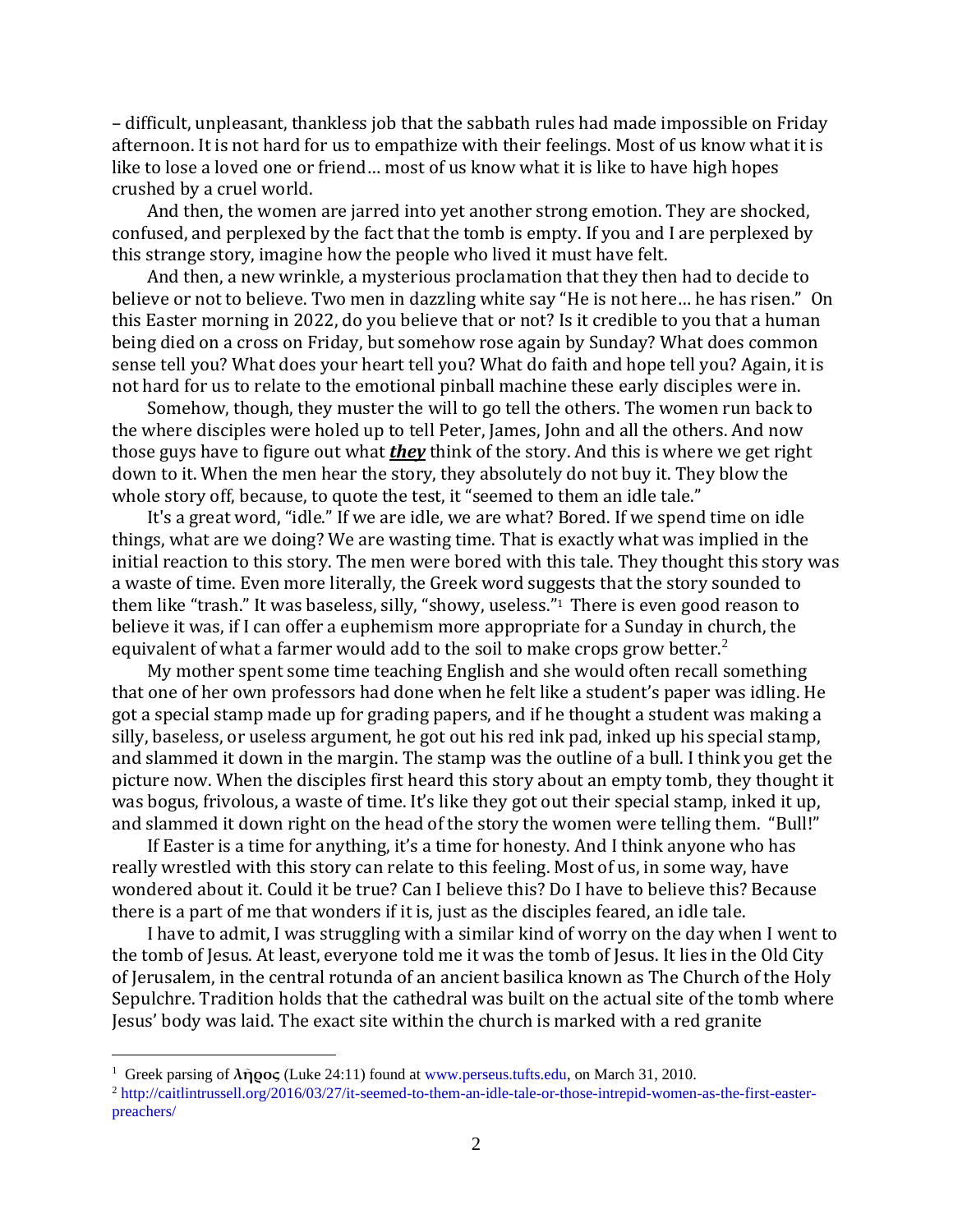structure several stories high. Adorned with massive candles, some of them towering 15 to 20 feet in height, the square stone building is covered with elaborate Coptic inscriptions. Smaller red candle holders, hung with gold chains, glowed all around it. The smell of wax and incense was heavy in the air.<sup>3</sup>

And the moment I saw it, my thought was, "No way. No way the real tomb of Jesus looked anything like this." To be honest, the whole thing seemed to me "an idle tale." But I had come halfway around the world to experience these things, and I had no intention of walking out of there without seeing for myself what centuries of Christians have celebrated as the tomb of Christ. So, I took my place in the line, and I waited. A number of my seminary colleagues were there with me, and we waited there together for a long time. It felt like we were in a long, twisting line to ride Space Mountain at Disney World.

And the closer I got to the entrance of the tomb, the more idle it all seemed. It was not that I thought faith was a waste of time. I did not think curiosity was useless. Far from it. What I was questioning was this: What exactly was I looking for? What was it that I had hoped to find at the tomb of Jesus?

And at that very moment, someone right behind me said it. He said what I had been thinking but had not yet been able to articulate in my mind. He said what I was feeling before I knew I was feeling it. And he said it in a voice that was loud enough to be heard by everyone in line:

## "*He is not here, he is risen!*"

The words bounced off the walls of the red granite tomb and rose into the rotunda. They hung there in the scented air, and then dropped like a challenge upon all of us who were standing in that line. "*Why are we looking for the living among the dead? He is not here, he is risen!*"

Before I had fully processed any of this, it was my turn to enter the tomb. The first door was pretty standard. Upon entering, you found yourself in what is called the "Chapel of the Angel," which houses a piece of stone said to have been chipped from the rock that originally sealed Jesus' tomb. This area is really just an antechamber to a second little room, which lay behind another interior door – a very, very small door that could not have been more than three or three-and-a-half feet tall. Crafted out of carved white marble, this was the entrance to the inner sanctum – the "Holy of Holies" within the Holy Sepulchre. With some difficulty, I leaned over, crouched down, and eased my way into the tomb of Jesus.

The room was only about two yards long and one yard wide. To the right side was a small altar where tradition says Christ's body was laid. It is surrounded by ornate candlesticks and candles. I paused briefly to pray there, because that is what you do. And then I crouched back down to exit the tomb… and on my way out… *I cracked my head on that low door*.

Now, I don't mean I bumped my head. I mean I almost knocked myself out in the tomb of Jesus. When I finally struggled my way out into the church, I was literally seeing stars, and I had a big old knot on my head. And as soon as the haze cleared, the thought occurred to me, "You know, there might be a sermon in there somewhere."

And that brings me back to all of us here this morning, we who have come for yet another visit to the tomb of Jesus... or to at least gather around the story of the tomb of Jesus. What did we think we were going to find here this morning? I think it is the same

<sup>3</sup> [http://orthodoxwiki.org/Church\\_of\\_the\\_Holy\\_Sepulchre\\_\(Jerusalem\),](http://orthodoxwiki.org/Church_of_the_Holy_Sepulchre_(Jerusalem)) on March 31, 2010.